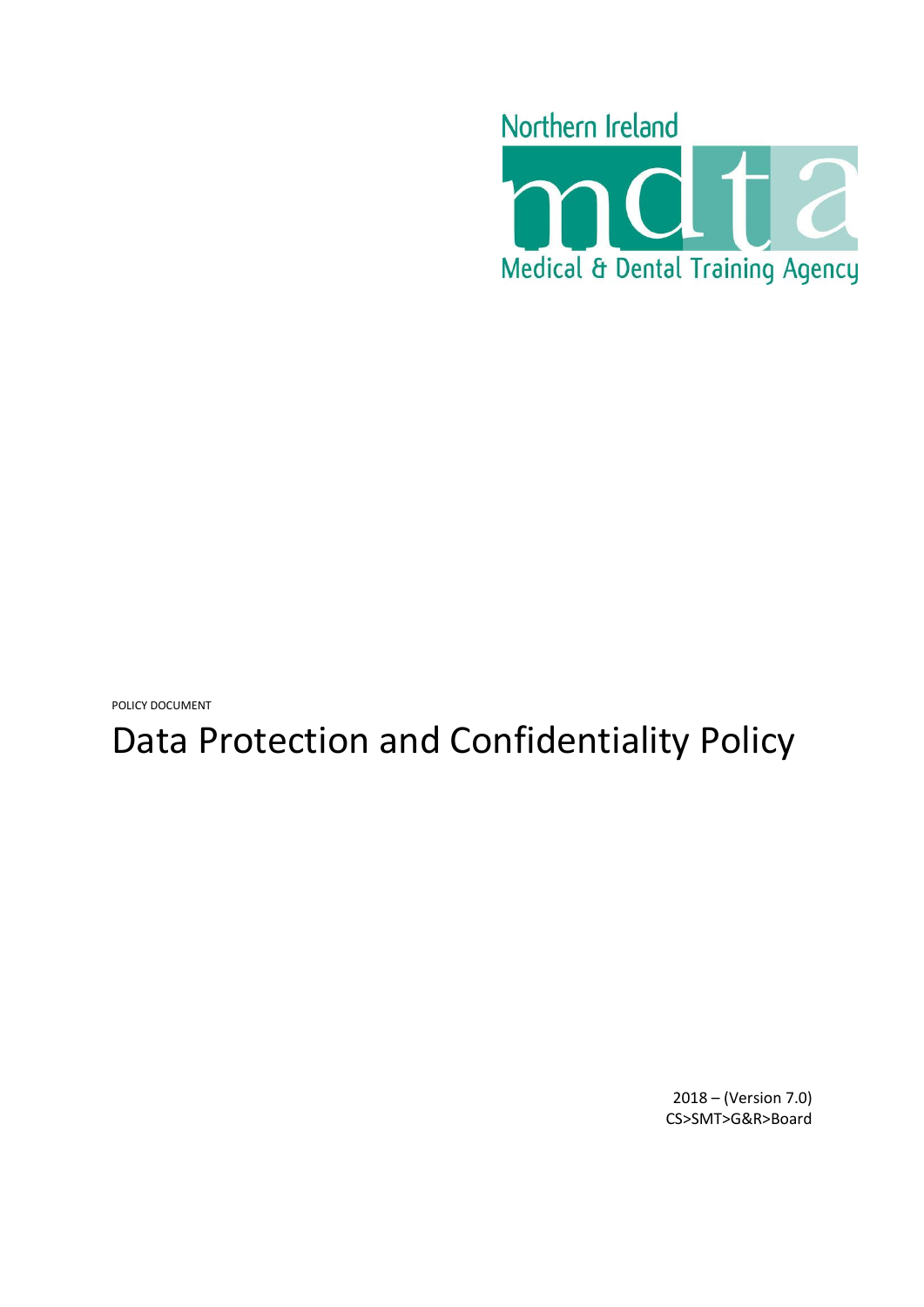# <span id="page-1-0"></span>**Policy Review Schedule**

Date first Approved: 12 September 2006 Last Approved by the Board: April 2018 Date of Next Review: April 2020

Policy Owner: Governance, IT & Facilities Manager

#### Amendment Overview

| <b>Version</b>          | <b>Date</b> | Pages | <b>Comments</b>                                                                                                                                                     | <b>Actioned</b>                  |
|-------------------------|-------------|-------|---------------------------------------------------------------------------------------------------------------------------------------------------------------------|----------------------------------|
| $2006 - 1.0$            | 12/09/2006  |       | Policy created and agreed                                                                                                                                           | <b>Roisin Campbell</b>           |
| $2009 - 2.0$<br>(Draft) | 31/03/2009  |       | Policy updated to reflect role of IT<br>& Records Management Officer.<br>Accountability section added, and<br>document formatted to comply<br>with NIMDTA template. | Margot<br>Roberts<br>Mark Oliver |
| $2009 - 2.0$            | 18/06/2009  |       | Presented to NIMDTA Board for re-<br>approval                                                                                                                       |                                  |
| $2009 - 2.0$            | 04/08/2009  |       | Re-issued to staff                                                                                                                                                  |                                  |
| $2011 - 3.0$<br>(Draft) | 12/08/2011  |       | Policy re-drafted in line with Data<br>Protection Policy Statement issued<br>by DHSSPS                                                                              | Mark Oliver                      |
| $2011 - 3.0$            | 15/09/2011  |       | Policy approved by NIMDTA Board<br>with minor amendment.                                                                                                            |                                  |
| $2011 - 3.1$            | 20/08/2013  | 17    | Role of NIMDTA to be included at<br>beginning of each policy and<br>corporate document.<br>Footer updated to include new<br><b>NIMDTA</b> mission statement         | Linda Craig                      |
| $2014 - 4.0$            | 18/02/2014  |       | Policy reviewed and updated                                                                                                                                         | Mark Oliver                      |
| $2014 - 4.0$            | 25/02/2014  | 17    | Presented to G&R Committee for<br>approval. Approved subject to a<br>minor change on Page 12.                                                                       |                                  |
| 2014-4.1                | 27/02/2014  | 17    | Presented to NIMDTA Board for<br>approval.                                                                                                                          |                                  |
| 2014-4.1                | 11/03/2014  | 17    | Presented to Extra-Ordinary<br>meeting of NIMDTA Board for<br>approval.<br>Approved subject to minor<br>changes.                                                    |                                  |
| $2016 - 5.0$            | 12/01/2016  | 10    | Identification of additional                                                                                                                                        | Mark Oliver                      |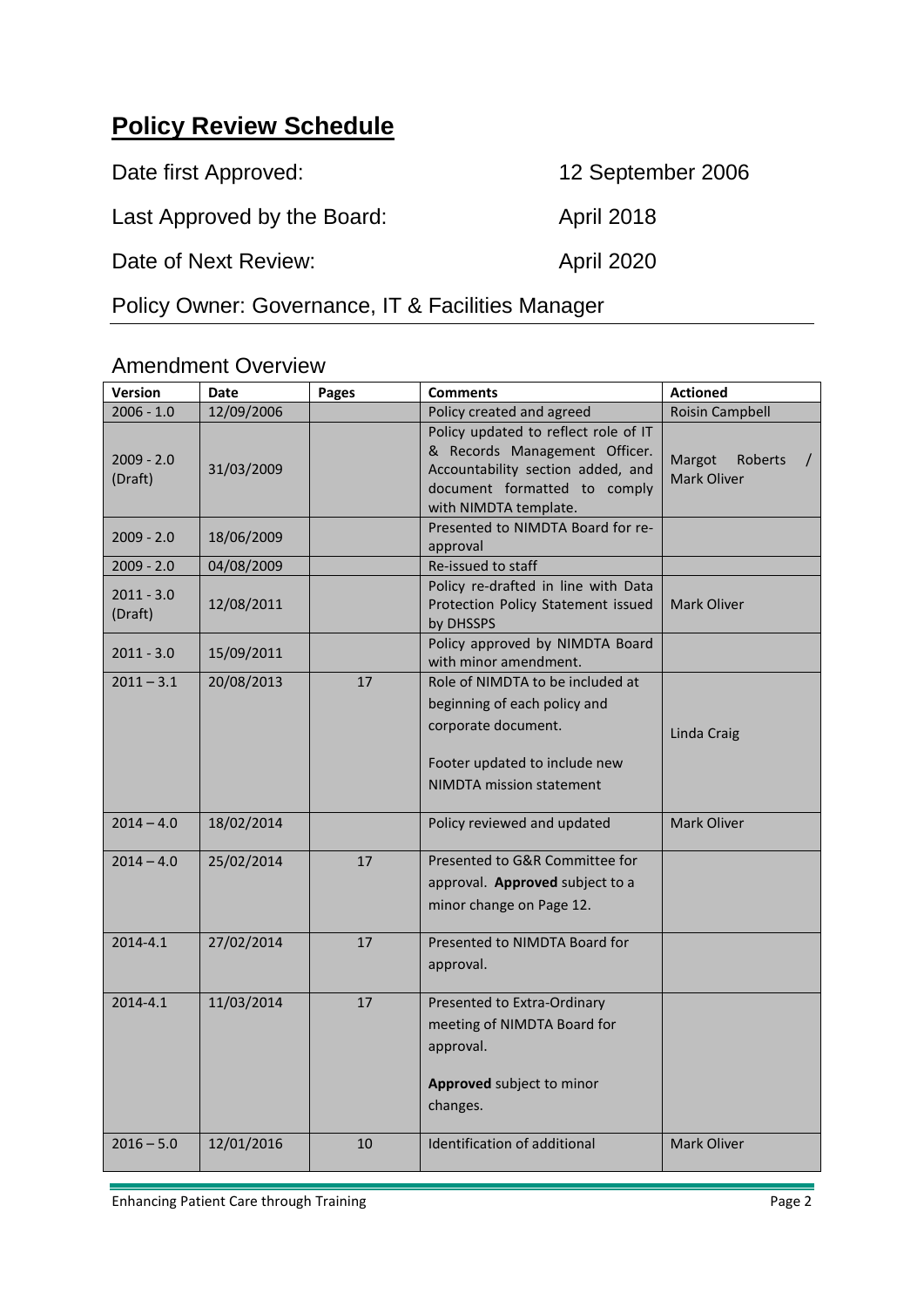|              |            |            | <b>Information Asset Owners</b>                                                                                     |                     |
|--------------|------------|------------|---------------------------------------------------------------------------------------------------------------------|---------------------|
| $2016 - 5.0$ | 21/01/2015 |            | Presented to Governance and Risk<br>Committee for re-approval                                                       |                     |
| $2016 - 5.1$ | 26/02/2016 |            | Amended following G&R.<br>Disciplinary Procedure added to<br>"Policy Impact" section.<br>Amendment to introduction. | Mark Oliver         |
| $2016 - 5.1$ | 28/04/2016 |            | Presented to NIMDTA Board for re-<br>approval. Approved                                                             | <b>Mark McCarey</b> |
| $2017 - 6.0$ | 11/01/2017 |            | Policy Reviewed and Updated<br>following retirement of<br>Administrative Director                                   | Gillian Kerr        |
| $2017 - 6.1$ | 25/01/2017 |            | Amended following G&R, in<br>preparation for Board approval.<br>Approved.                                           | <b>Gillian Kerr</b> |
| $2018 - 7.0$ | 29/03/2018 | <b>ALL</b> | Regionally developed policy<br>adopted and amended to suit<br>NIMDTA.                                               | Mark Oliver         |
| $2018 - 7.0$ | 26/05/2018 |            | Presented to NIMDTA Board for<br>approval. Approved.                                                                |                     |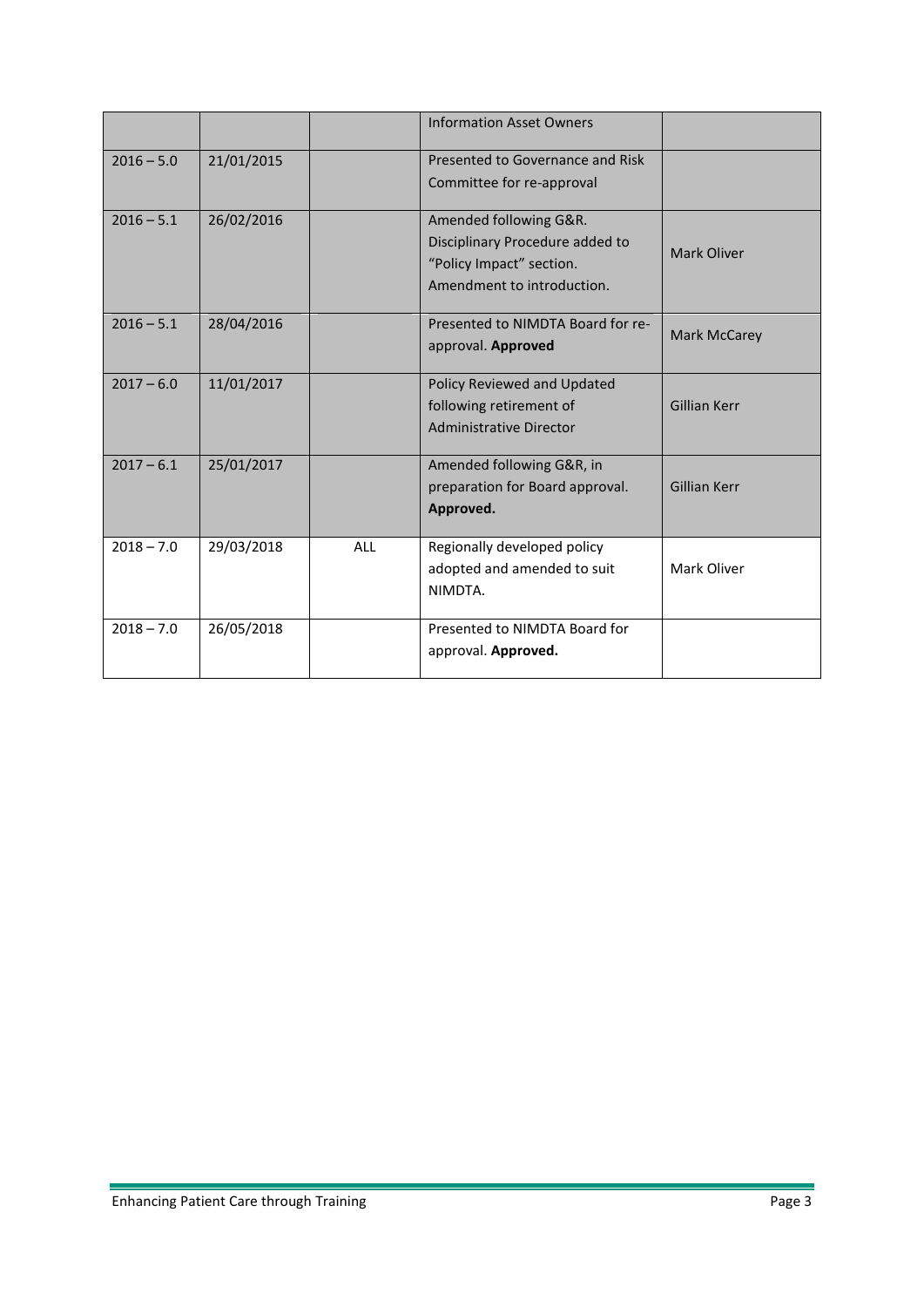# **Contents**

| 1.  |  |  |  |  |  |
|-----|--|--|--|--|--|
| 1.1 |  |  |  |  |  |
| 1.2 |  |  |  |  |  |
| 1.3 |  |  |  |  |  |
| 2.  |  |  |  |  |  |
| 3.  |  |  |  |  |  |
| 4.  |  |  |  |  |  |
| 4.1 |  |  |  |  |  |
| 4.2 |  |  |  |  |  |
| 4.3 |  |  |  |  |  |
| 4.4 |  |  |  |  |  |
| 5.  |  |  |  |  |  |
| 5.1 |  |  |  |  |  |
| 5.2 |  |  |  |  |  |
| 5.3 |  |  |  |  |  |
| 5.4 |  |  |  |  |  |
| 5.5 |  |  |  |  |  |
| 5.6 |  |  |  |  |  |
| 5.7 |  |  |  |  |  |
| 6.  |  |  |  |  |  |
| 6   |  |  |  |  |  |
| 7   |  |  |  |  |  |
| 8   |  |  |  |  |  |
| 9   |  |  |  |  |  |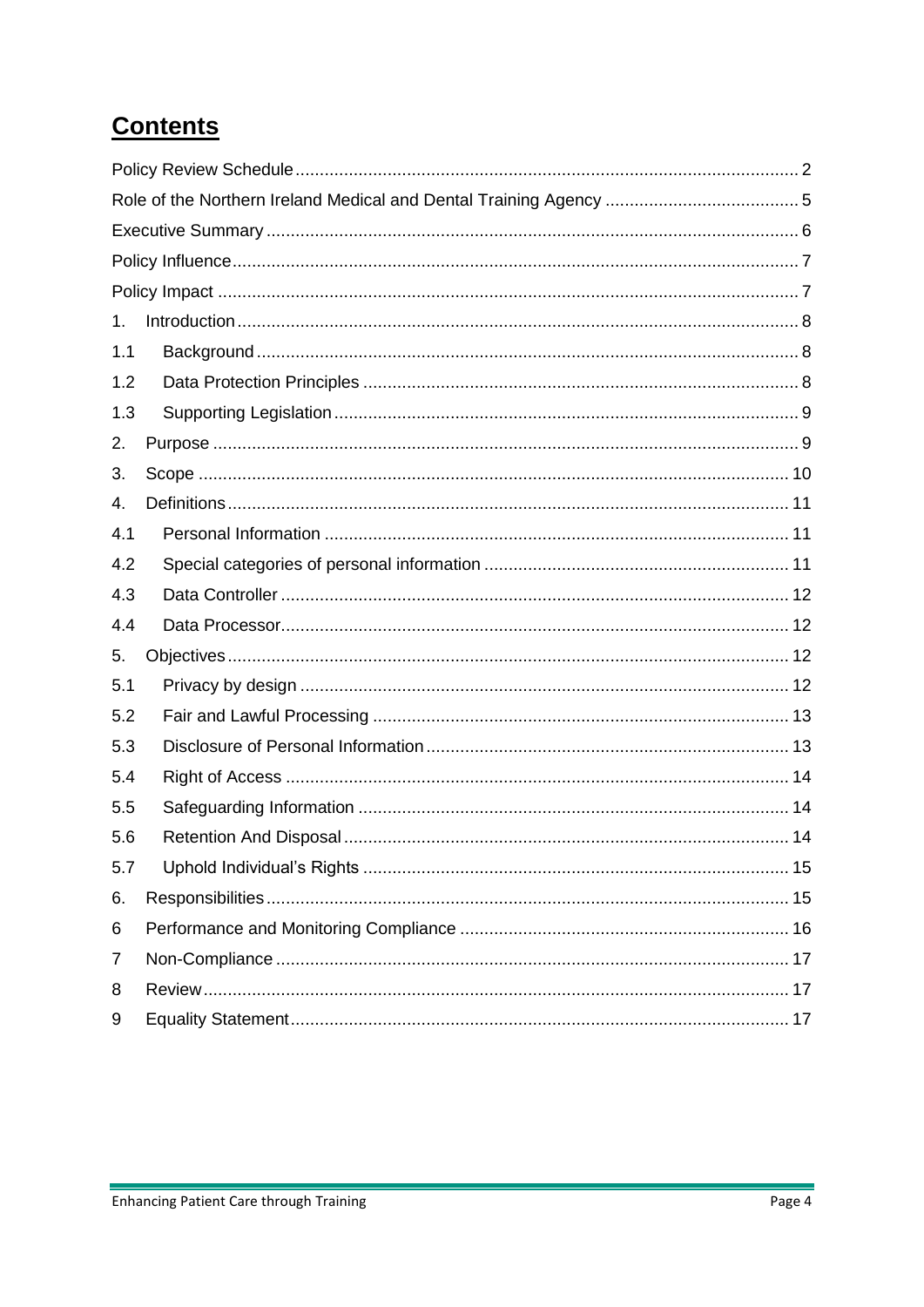# <span id="page-4-0"></span>**Role of the Northern Ireland Medical and Dental Training Agency**

The Northern Ireland Medical and Dental Training Agency (NIMDTA) is an Arm's Length Body sponsored by the Department of Health (DoH) to train postgraduate medical and dental professionals for Northern Ireland. NIMDTA seeks to serve the government, public and patients of Northern Ireland by providing specialist advice, listening to local needs and having the agility to respond to regional requirements.

NIMDTA commissions, promotes and oversees postgraduate medical and dental education and training throughout Northern Ireland. Its role is to attract and appoint individuals of the highest calibre to recognised training posts and programmes to ensure the provision of a highly competent medical and dental workforce with the essential skills to meet the changing needs of the population and health and social care in Northern Ireland.

NIMDTA organises and delivers the recruitment, selection and allocation of doctors and dentists to foundation, core and specialty training programmes and rigorously assesses their performance through annual review and appraisal. NIMDTA manages the quality of postgraduate medical and dental education in HSC Trusts and in general medical and dental practices through learning and development agreements, the receipt of reports, regular meetings, trainee surveys and inspection visits. It works in close partnership with local education providers to ensure that the training and supervision of trainees support the delivery of high quality safe patient care.

NIMDTA recognises and trains clinical and educational supervisors and selects, appoints, trains and develops educational leaders for foundation, core and specialty medical and dental training programmes throughout NI.

NIMDTA is accountable to the General Medical Council (GMC) for ensuring that the standards set by the GMC for medical training, educational structures and processes are achieved. The Postgraduate Medical Dean, as the 'Responsible Officer' for doctors in training, has a statutory role in making recommendations to the GMC to support the revalidation of trainees. Revalidation is the process by which the GMC confirms that doctors are up to date and fit to practice. NIMDTA also works to the standards in the COPDEND framework for the quality development of postgraduate Dental training in the UK.

NIMDTA enhances the standard and safety of patient care through the organisation and delivery of relevant and valued career development for general medical and dental practitioners and dental care professionals. It also supports the career development of general medical practitioners and the requirements for revalidation through the management and delivery of GP appraisal.

NIMDTA aims to use the resources provided to it efficiently, effectively and innovatively. NIMDTA's approach to training is that trainees, trainers and educators should put patients first, should strive for excellence and should be strongly supported in their roles.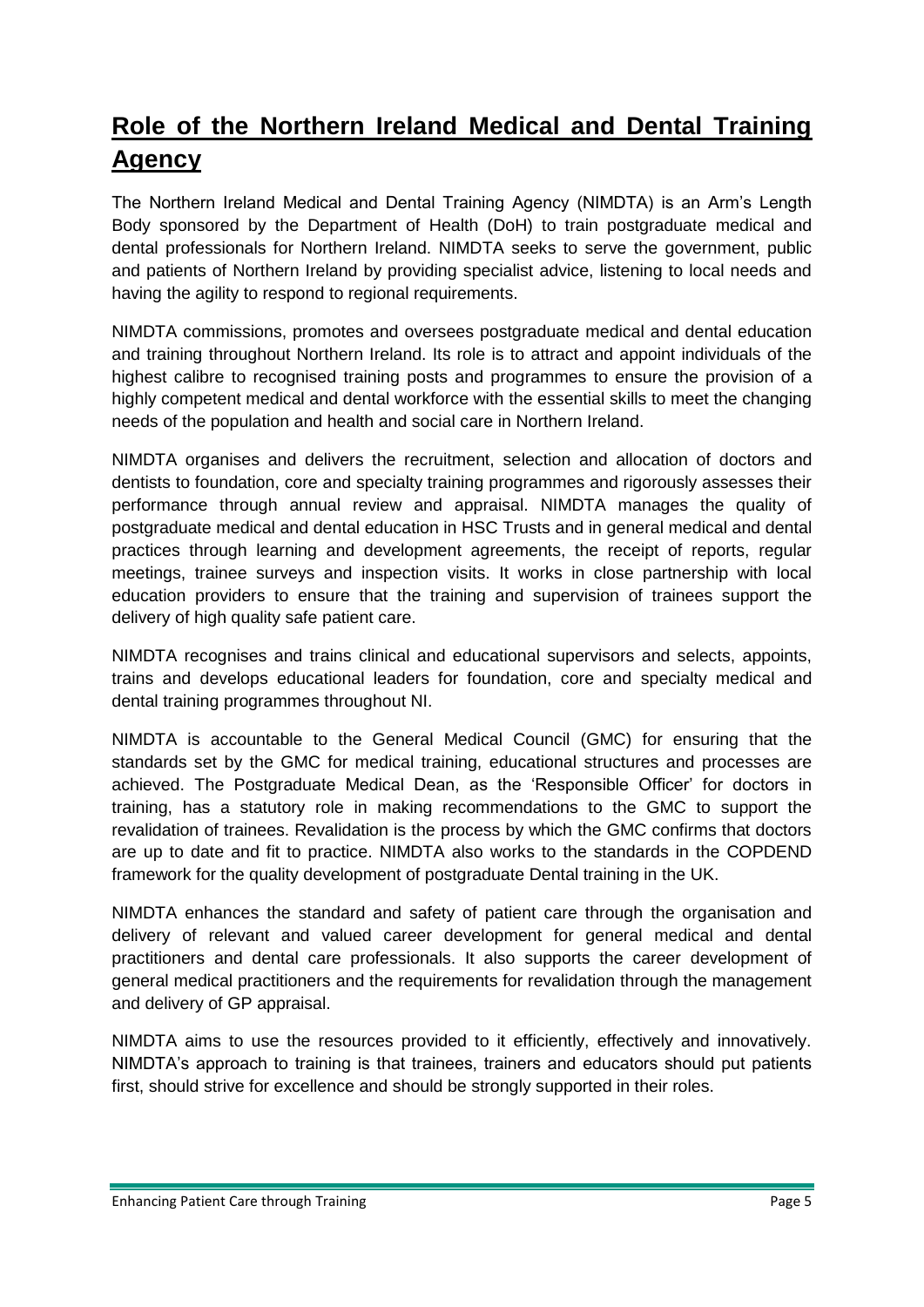## <span id="page-5-0"></span>**Executive Summary**

We need to collect and use information about people with whom we work in order to carry out our business and provide our services. These may include members of the public, current, past and prospective employees and trainees, customers and suppliers. In addition, we may be required by law to collect and use information. All personal information, whether in paper, electronic or any other format, must be handled and managed in accordance with Data Protection Act 1998 (DPA) and General Data Protection Regulations (GDPR).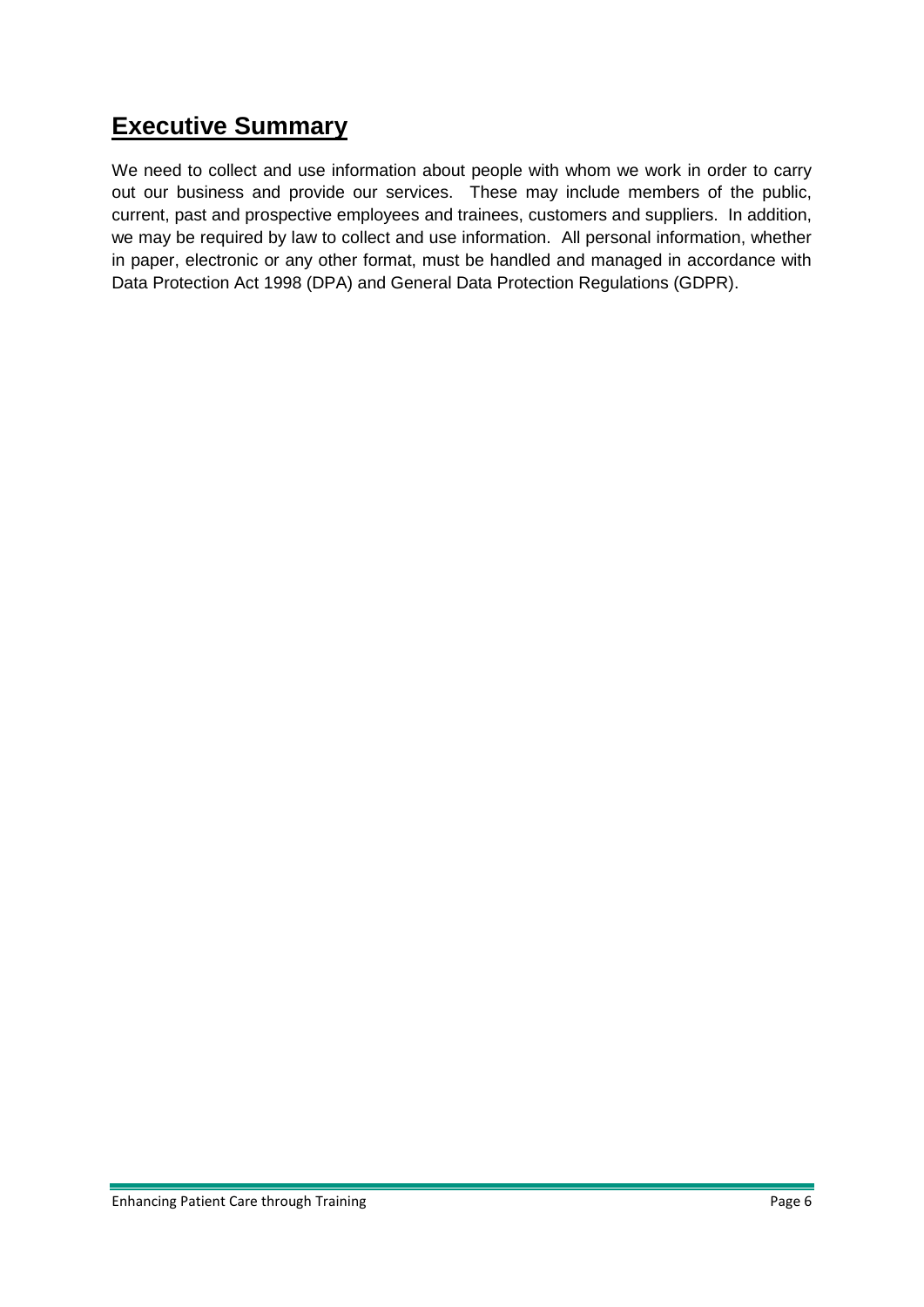# <span id="page-6-0"></span>**Policy Influence**

This policy has been influenced by the following:

- **•** General Data Protection Regulations
- Data Protection Act 1998
- Common Law Duty of Confidentiality
- Computer Misuse Act 1990
- Public Records Act (Northern Ireland) 1923
- Disposal of Documents Order 1925
- Access to Health Records (Northern Ireland) 1923
- Human Rights Act 1998
- Crime and Disorder Act 1998
- Electronic Communications Act 2000
- Equality Act 2010
- Public Interest Disclosure Act 1998
- The Investigatory Powers Act 2016
- Guidance from the Information Commissioners Office
- The Department of Health (DoH) Good Management, Good Records
- DoH Code of Practice on Protecting the Confidentiality of Service User Information (2012)

## <span id="page-6-1"></span>**Policy Impact**

This policy may have an impact on the following:

- Freedom of Information Policy
- Information Requests Procedure
- Freedom of Information Publication Scheme
- Processing and Sharing of Information Relating to Doctors and Dentists
- IT Policy
- Records Management Strategy
- Disciplinary Procedure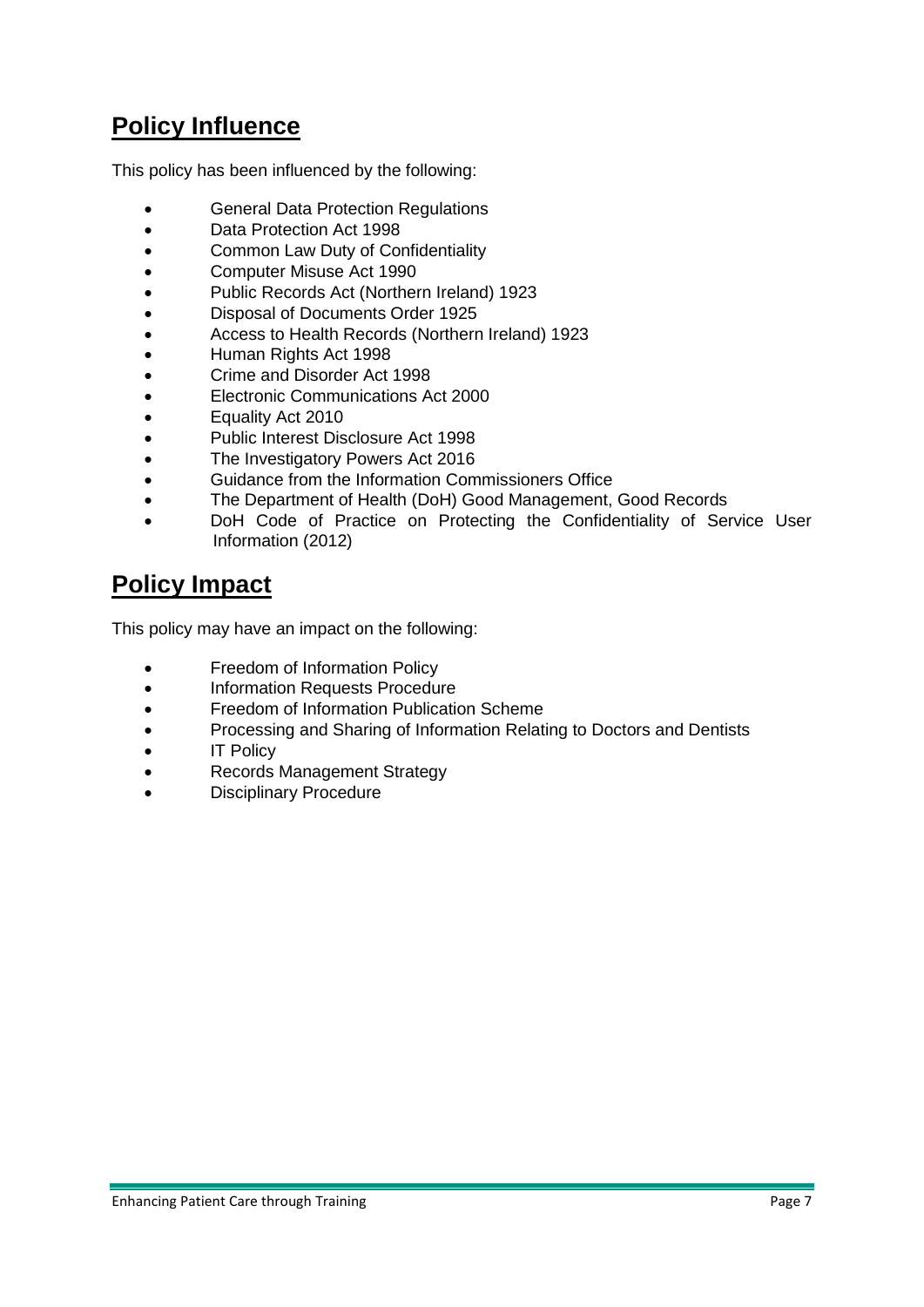#### <span id="page-7-0"></span>**1. Introduction**

#### <span id="page-7-1"></span>**1.1 Background**

The Northern Ireland Medical and Dental Training Agency (NIMDTA) needs to collect personal information about people with whom it deals in order to carry out its business and provide its services. Such people include doctors and dentists in training, trainers, general practitioners (medical and dental), dental care professionals, employees (present, past and prospective), suppliers and other business contacts. In addition, we may be required by law to process and share personal information with other organisations (including, but not limited to, police, regulatory and health and social care bodies).

As a public body, NIMDTA has a statutory duty to safeguard the information it holds, from whatever source, which is not in the public domain. The lawful and proper treatment of personal information by NIMDTA is extremely important to the success of our business and in order to maintain the confidence of our service users and employees.

## <span id="page-7-2"></span>**1.2 Data Protection Principles**

NIMDTA, its staff and others who process personal information on its behalf must ensure that they follow the principles set out within Article 5 of the GDPR, namely that personal information will be:

- (a) processed lawfully, fairly and in a transparent manner;
- (b) collected for specified, explicit and legitimate purposes and not further processed in a manner that is incompatible with those purposes;
- (c) adequate, relevant and limited to what is necessary in relation to the purposes for which they are processed;
- (d) accurate and, where necessary, kept up to date;
- (e) kept in a form which permits identification of data subjects for no longer than is necessary for the purposes for which the personal data are processed;
- (f) processed in a manner that ensures appropriate security of the personal data, including protection against unauthorised or unlawful processing and against accidental loss, destruction or damage, using appropriate technical or organisational measures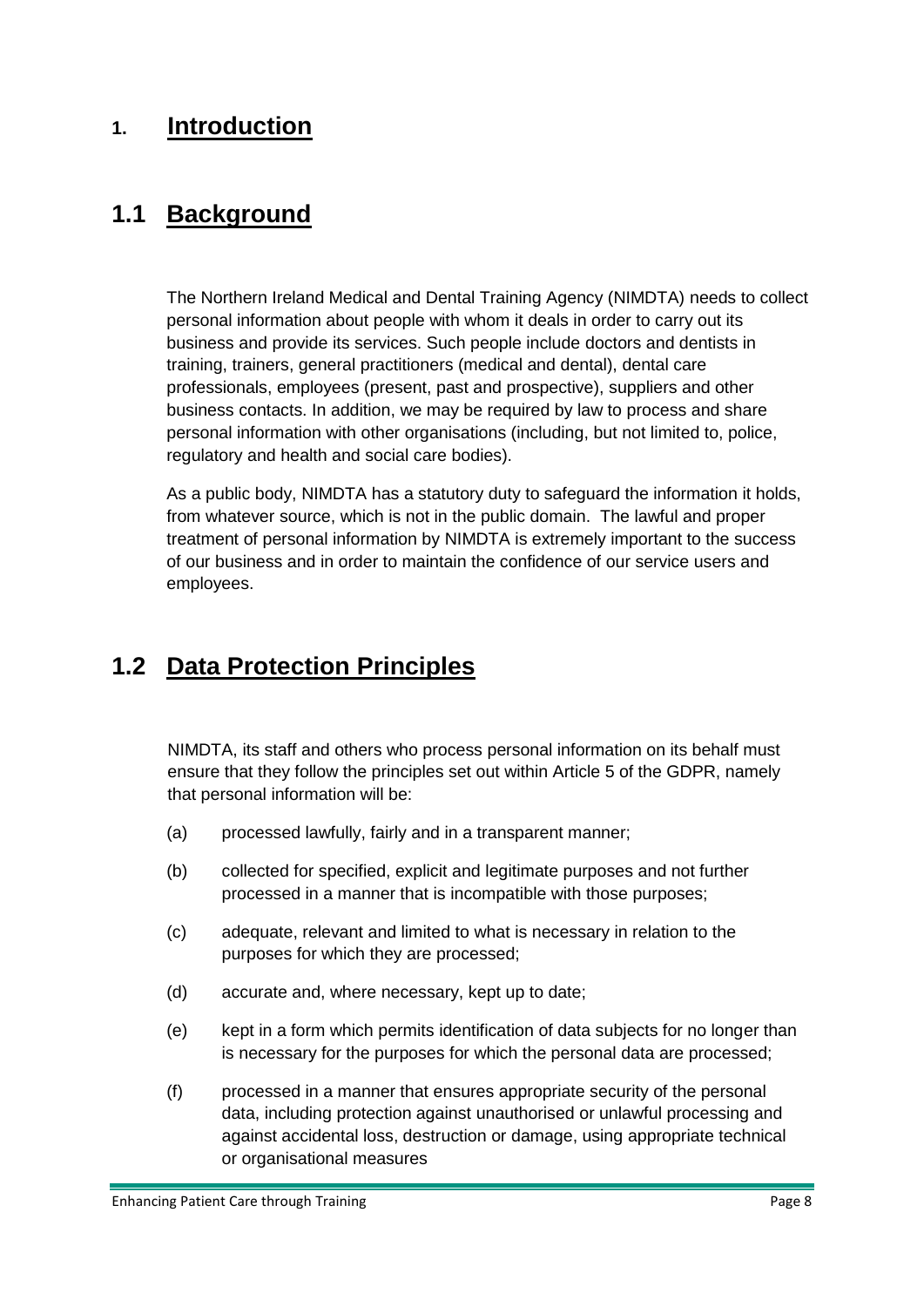# <span id="page-8-0"></span>**1.3 Supporting Legislation**

This policy has been written to support staff in compliance with legal requirements and best practice guidance, which includes but is not limited to:

- General Data Protection Regulations
- Data Protection Act 1998
- Common Law Duty of Confidentiality
- Computer Misuse Act 1990
- Public Records Act (Northern Ireland) 1923
- Disposal of Documents Order 1925
- Access to Health Records (Northern Ireland) 1923
- Human Rights Act 1998
- Crime and Disorder Act 1998
- Electronic Communications Act 2000
- Equality Act 2010
- Public Interest Disclosure Act 1998
- The Investigatory Powers Act 2016
- Guidance from the Information Commissioners Office
- The Department of Health (DoH) Good Management, Good Records
- DoH Code of Practice on Protecting the Confidentiality of Service User Information (2012)

#### <span id="page-8-1"></span>**2. Purpose**

The purpose of this policy is to lay down the principles that must be observed by anyone who works for, or on behalf of, NIMDTA and have access to personal information.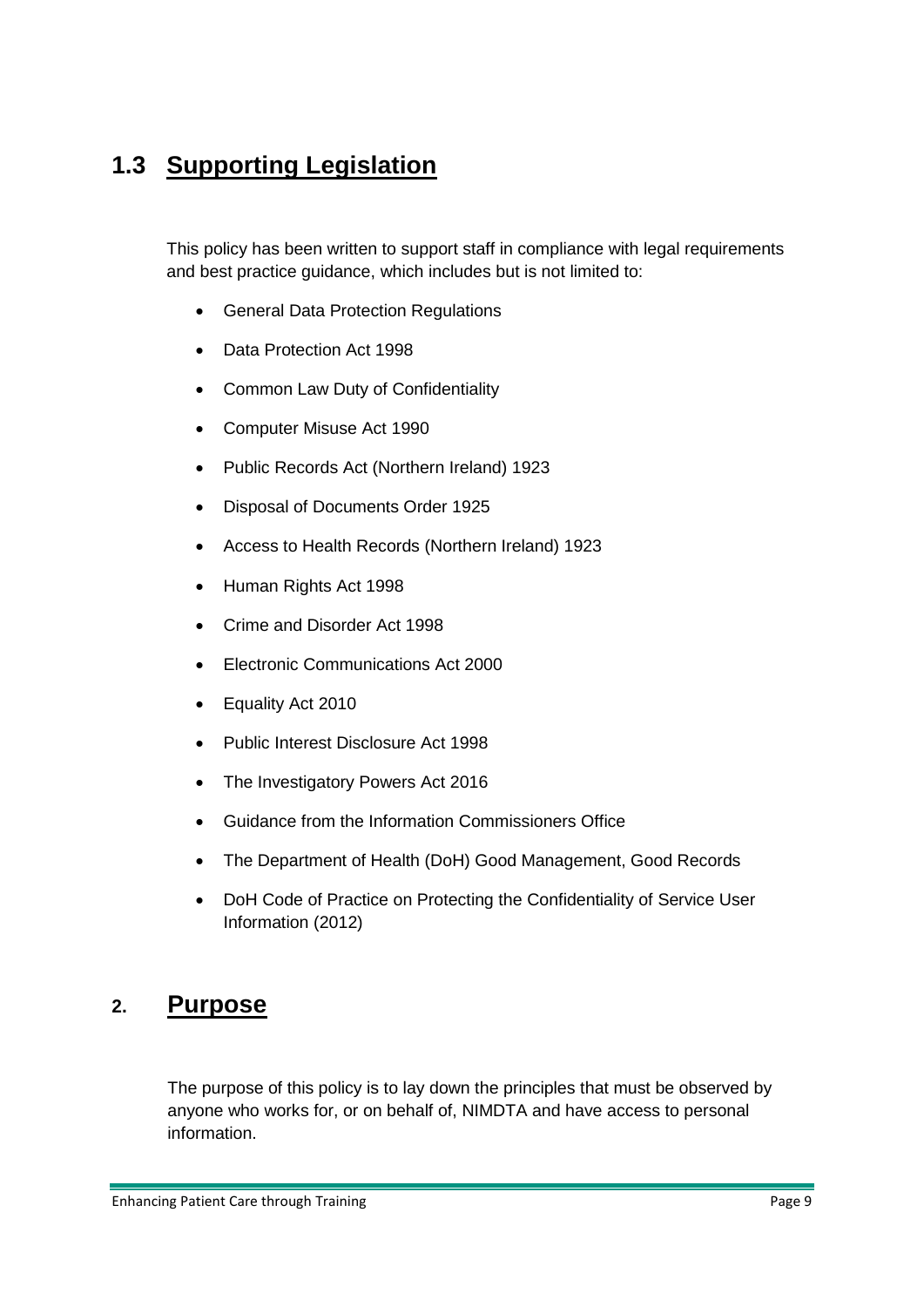This policy aims to clarify how and, when personal information may be shared, the need to make individuals aware of the ways in which their information might be used.

#### <span id="page-9-0"></span>**3. Scope**

The scope of this policy is to support the protection, control and management of personal information. The policy will cover all information within NIMDTA and is concerned with all information systems, electronic and non-electronic information. It applies to all directorates, services and departments, all permanent and temporary staff, all agency staff, and as appropriate to contractors and third party service providers acting on behalf of NIMDTA.

This includes, but is not necessarily limited to information:

- stored on computers, paper and electronic structured records systems
- transmitted across internal and public networks such as email or Intranet/Internet
- stored within databases
- printed or handwritten
- stored on removable media such as CDs, hard disks, pen drives, tapes and other similar media
- stored on fixed media such as hard drives and disk subsystems
- held on film or microfiche
- information recording and processing systems whether paper electronic video or audio records
- presented on slides, overhead projectors, using visual and audio media
- spoken during telephone calls and meetings or conveyed by any other method

This policy covers all forms of information held, including (but not limited to):

- Information about members of the public
- Non- employees on organisational premises
- Staff and Personal information
- Organisational, business and operational information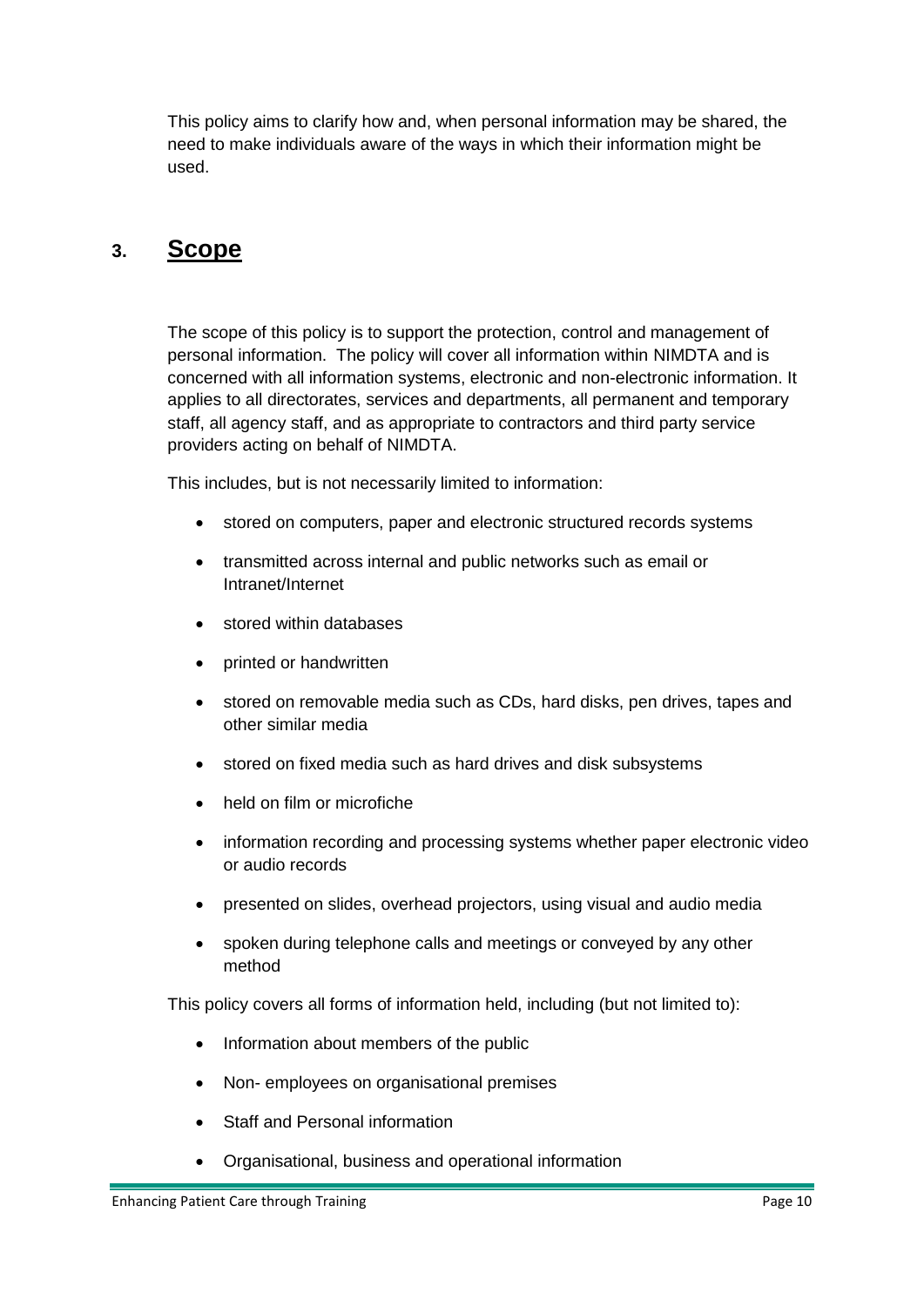This policy covers all information systems purchased, developed and managed by/or on behalf of, NIMDTA and any individual directly employed or otherwise used by NIMDTA.

#### <span id="page-10-0"></span>**4. Definitions**

## <span id="page-10-1"></span>**4.1 Personal Information**

The term 'personal information' applies to any data relating to an identified or identifiable natural person. It relates to both electronic and manual information held in any format.

## <span id="page-10-2"></span>**4.2 Special categories of personal information**

Article 9 of GDPR defines 'special categories' of personal information as information relating to:

- racial or ethnic origin
- political opinions
- religious or philosophical beliefs
- trade union membership
- genetic or biometric data for the purpose of uniquely identifying a natural person
- health (mental or physical)
- sexual life or sexual orientation

This policy should be read alongside the Information Governance Policy and Information Security Policy, which deal with the security of information held by NIMDTA and give important guidance in this respect.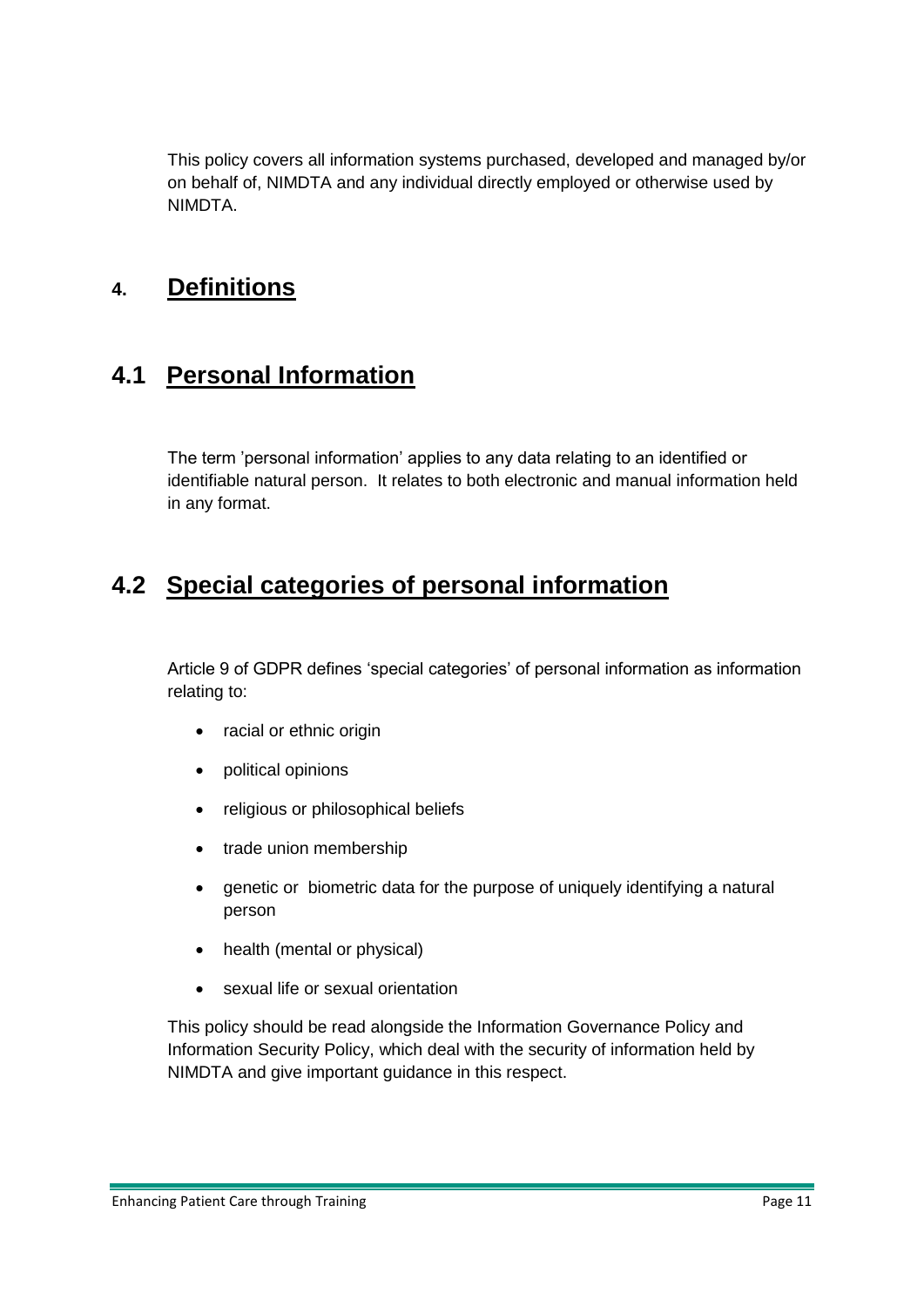## <span id="page-11-0"></span>**4.3 Data Controller**

The 'data controller' is defined as the natural or legal person, public authority, agency or any other body which alone or jointly with others determines the purposes and means of the processing of personal data.

#### <span id="page-11-1"></span>**4.4 Data Processor**

A 'data processor' is a natural or legal person, public authority, agency or any other body which processes personal data on behalf of the data controller.

#### <span id="page-11-2"></span>**5. Objectives**

NIMDTA will apply the above principles to the management of all personal information by adopting the following policy objectives:

## <span id="page-11-3"></span>**5.1 Privacy by design**

NIMDTA will apply 'privacy by design' when developing and managing information systems containing personal information by

- Using proportionate privacy impact assessment to identify and mitigate data protection risks at an early stage of project and process design for all new or updated systems and processes
- Adopt data minimisation: NIMDTA will collect, disclose and retain the minimum personal information for the minimum time necessary for the purpose(s) that it is being processed
- Anonymise personal data wherever necessary and appropriate, for instance when using it for statistical purposes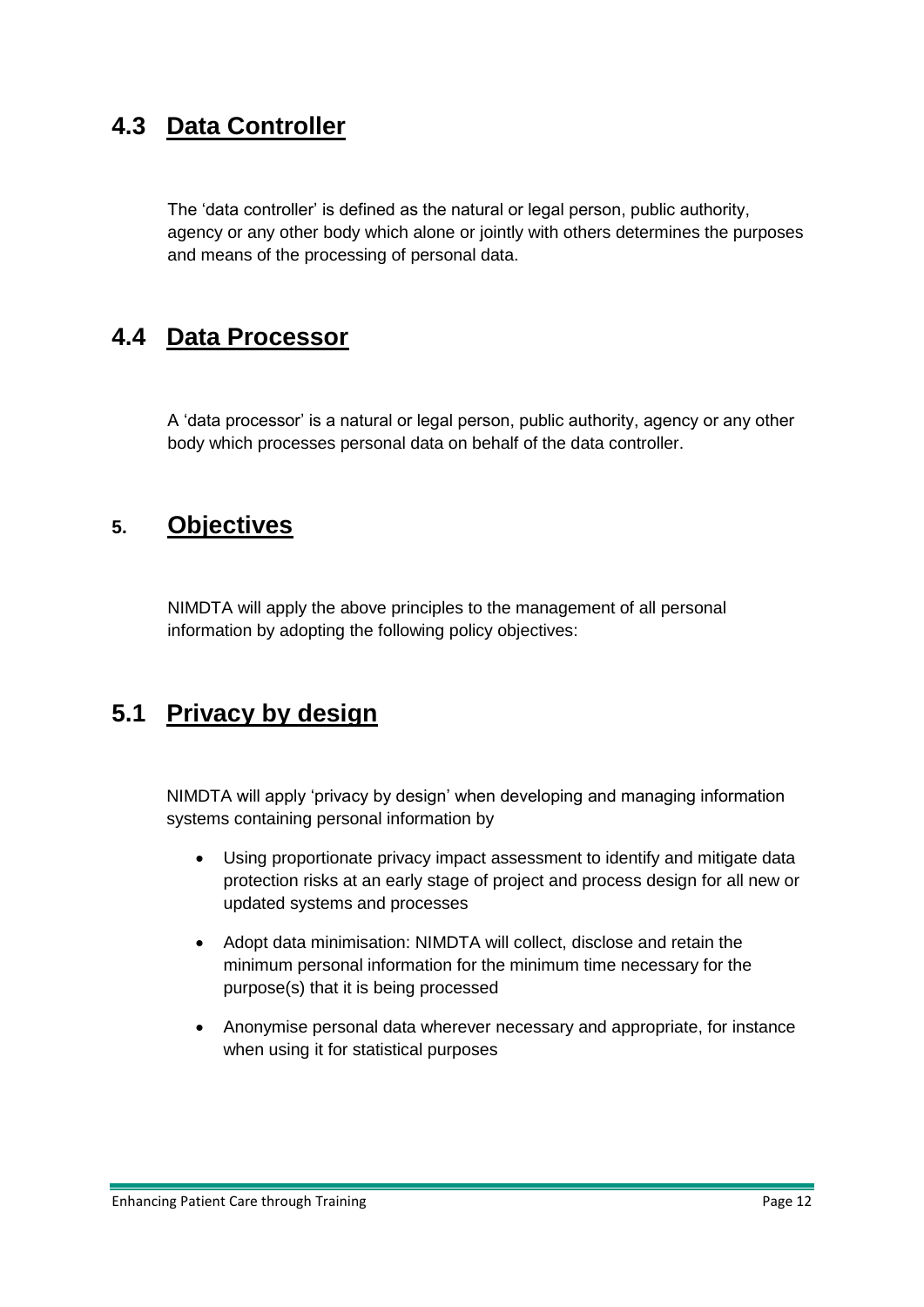## <span id="page-12-0"></span>**5.2 Fair and Lawful Processing**

NIMDTA will:

- Only collect and use personal information to the extent that it is needed to fulfil operational or legal requirements, and in accordance with the conditions set down under GDPR, namely:
	- o Consent of the Data subject
	- o To perform in terms of a contract
	- $\circ$  To comply with a legal obligation
	- o To protect a data subject's vital interests
	- $\circ$  If it is in the public interest
- Provide transparent information on how personal information will be processed by way of 'fair processing notice', which will detail:
	- o What information is needed
	- o Why this information is needed
	- o The purpose(s) that this information will be used for
	- o How long this information will be kept for
- Ensure that personal information is collected for specific purpose(s), and will not be reused for a different purpose that the individual did not agree to or expect
- Ensure the quality of personal information processed

#### <span id="page-12-1"></span>**5.3 Disclosure of Personal Information**

Strict conditions apply to the disclosure of personal information both internally and externally. NIMDTA will not disclose personal information to any third party unless it is lawful to do so. In certain circumstances, information relating to staff acting in a business capacity may be made available provided:

- we have the statutory power or are required by law to do so; or
- the information is clearly not intrusive in nature; or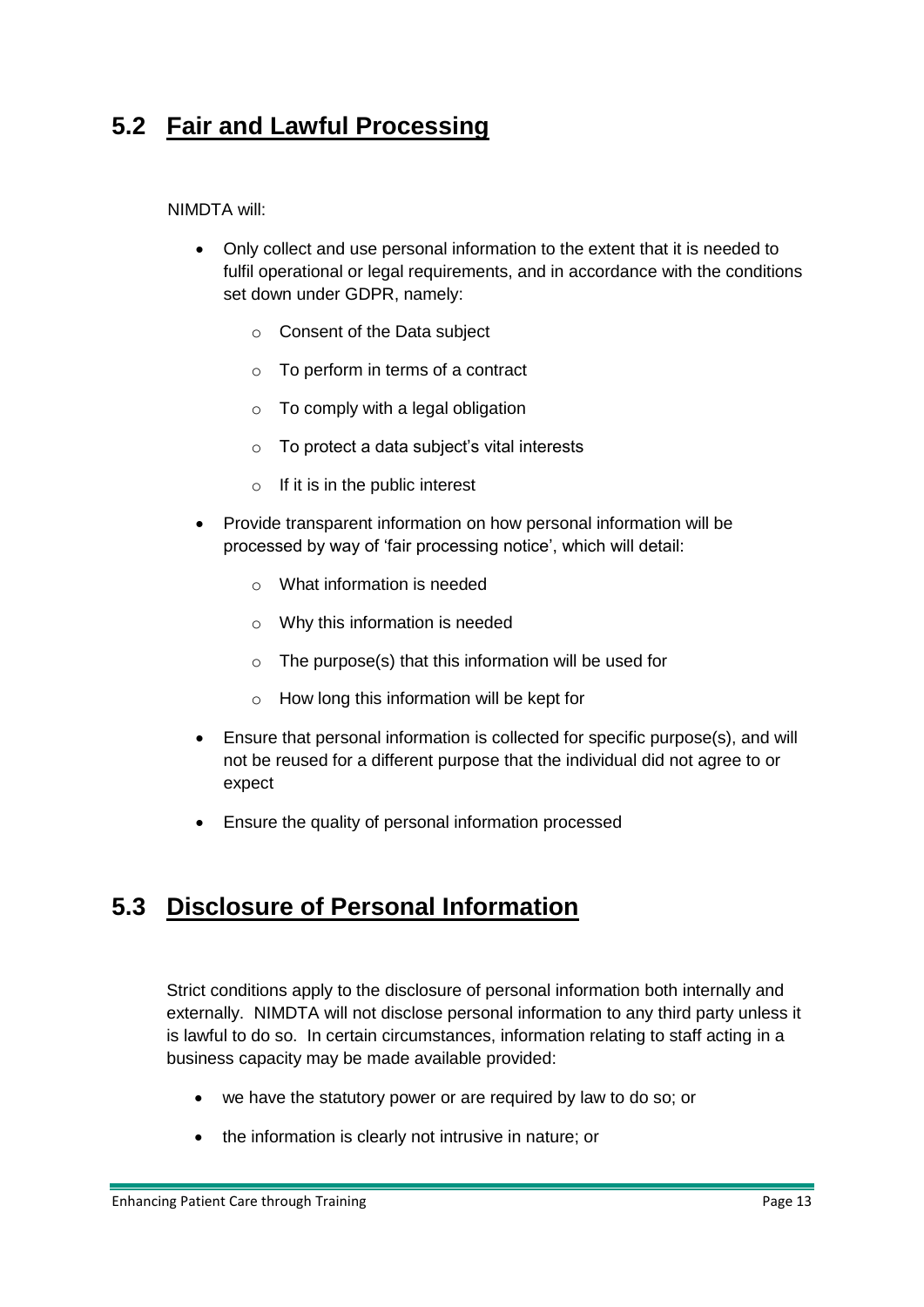- the individual has consented to the disclosure; or
- the information is in a form that does not identify the individual

## <span id="page-13-0"></span>**5.4 Right of Access**

GDPR gives any individual who has personal data kept about them by NIMDTA the right to request in writing a copy of the information held relating to them. NIMDTA will ensure that an applicant receives access within a calendar month, unless there is a valid reason for delay or an exemption is applicable.

For further information, please refer to NIMDTA's procedure for processing requests for information.

### <span id="page-13-1"></span>**5.5 Safeguarding Information**

NIMDTA will ensure appropriate technical and organisational security measures are in place to safeguard personal information so as to prevent loss, destruction or unauthorised disclosure. For further information and guidance, please refer to the following policies:

- Information Security Policy
- Information Risk Policy

## <span id="page-13-2"></span>**5.6 Retention And Disposal**

GDPR places an obligation on NIMDTA not to keep personal information for longer than is required for the purpose(s) for which it was collected. Personal information will be disposed of by means that protect the rights of those individuals, and as such NIMDTA will:

- Apply retention policies to all personal information
- Destroy information no longer required in a secure manner
- Transfer the information, by arrangement, to the Public Records Office of Northern Ireland (PRONI) where deemed appropriate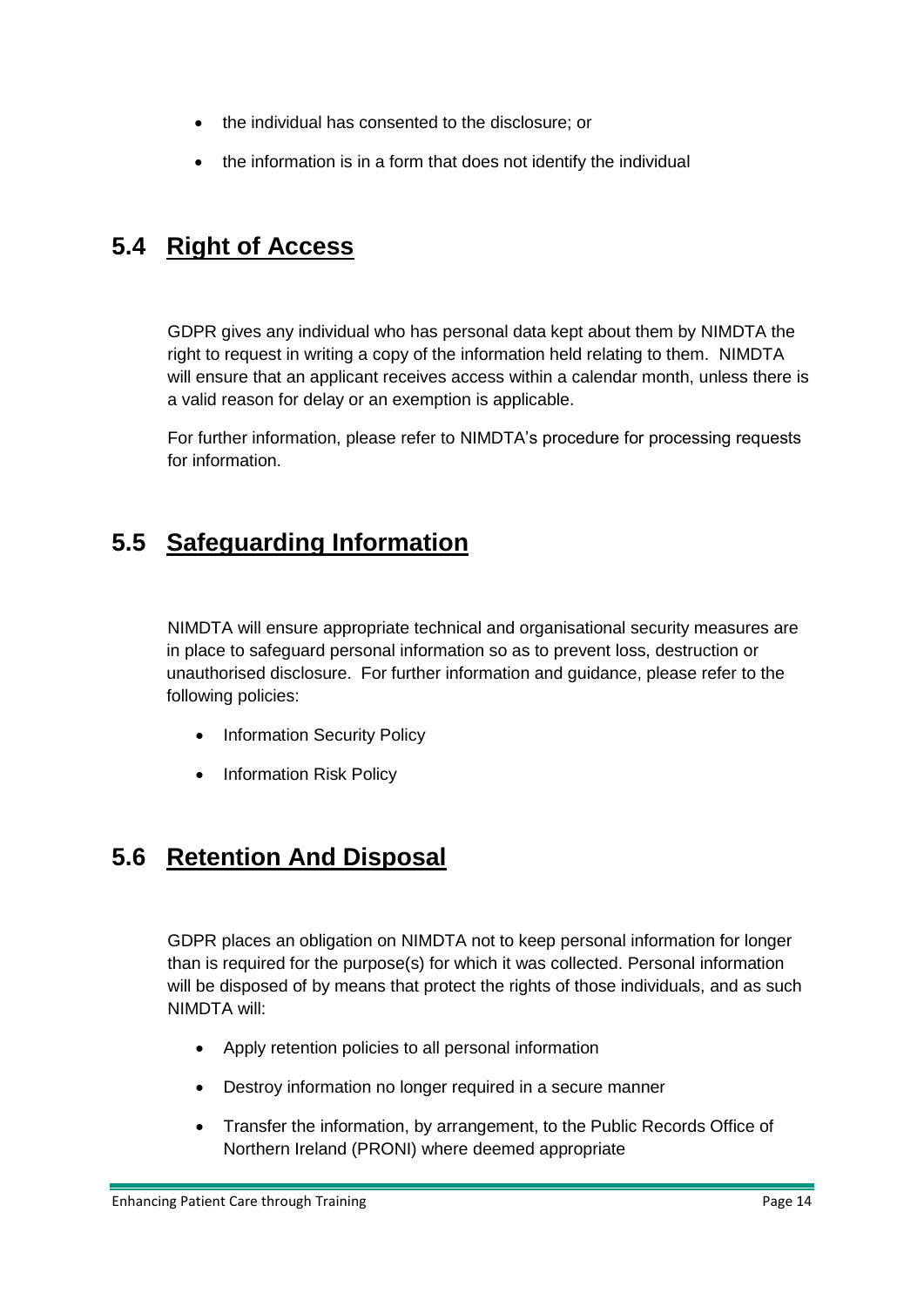# <span id="page-14-0"></span>**5.7 Uphold Individual's Rights**

NIMDTA will ensure that the rights of the individual under GDPR are upheld, where applicable, namely:

- The right to be informed
- The right of access
- The right to rectification
- The right to erasure
- The right to restrict processing
- The right to data portability
- The right to object
- The rights in relation to automated decision making and profiling.

#### <span id="page-14-1"></span>**6. Responsibilities**

- 5.1 The **Board** has overall responsibility to ensure compliance in all areas of information governance.
- 5.2 The **Chief Executive** has ultimate responsibility for the delivery of this policy and subsequent policies and procedures. At NIMDTA the Chief Executive also fulfils the role of **Personal Data Guardian (PDG)** - a senior person responsible for protecting the confidentiality of personal information.
- 5.3 The **Governance, IT and Facilities Manager** is responsible for ensuring compliance with FOI requirements.
- 5.4 The **Data Protection Officer (DPO)** is responsible for overseeing data protection strategy and implementation to ensure compliance with GDPR requirements, under the terms of an SLA with the BSO.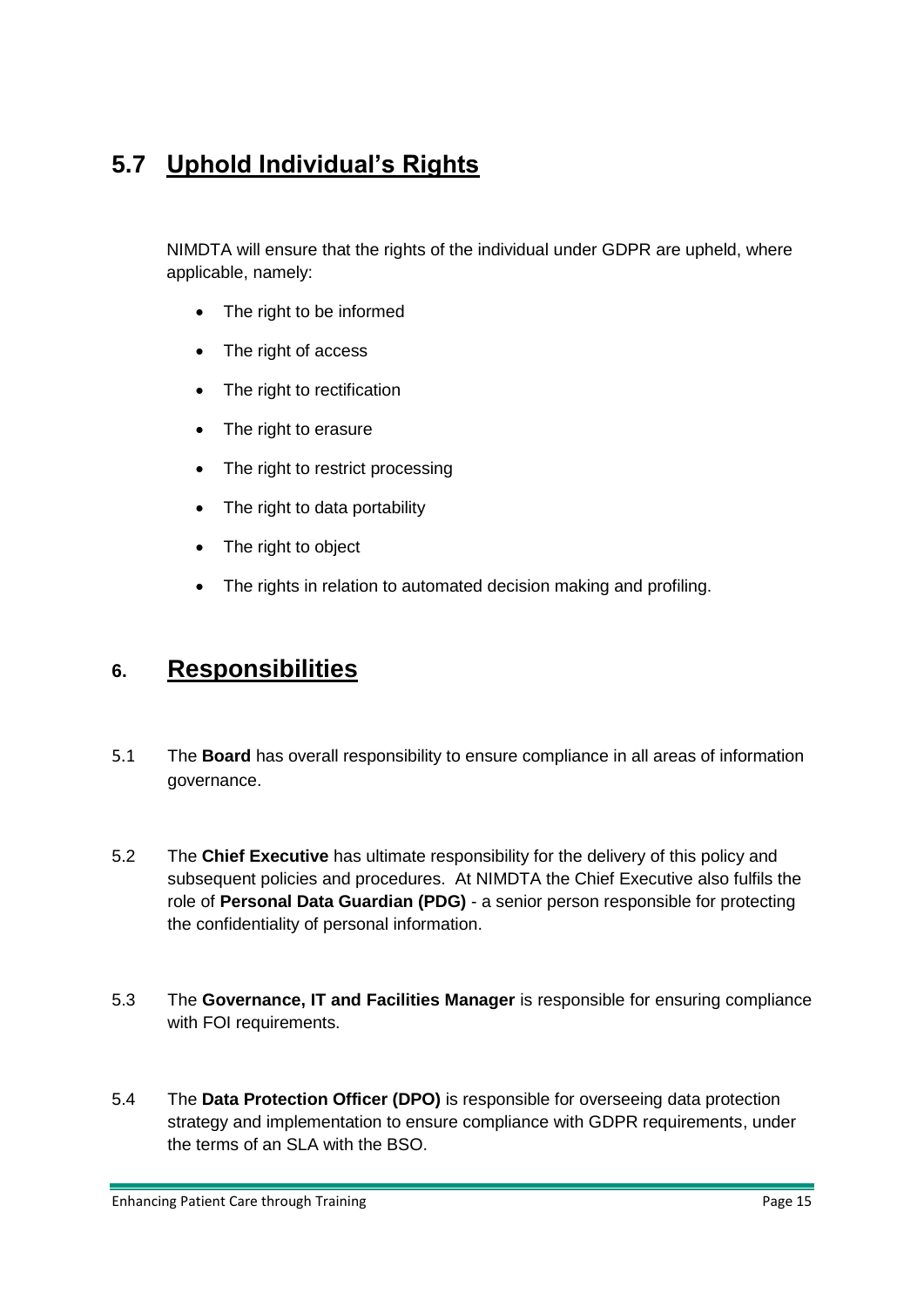- 5.5 The **IT and Records Management Officer (ITRMO)** is responsible for advising Heads of Department, Managers and staff locally within NIMDTA.
- 5.5 All **Heads of Department** are responsible individually and collectively for the application of the Information Governance suite of policies within their Department.
- 5.6 **Managers** are responsible for ensuring that this policy and its supporting standards and guidelines are built into local processes.
- 5.7 All **Staff** members, whether permanent, temporary or agency are responsible for ensuring that they are aware of the requirements incumbent upon them and for ensuring that they comply with these on a day to day basis. Staff are expected to:
	- Familiarize themselves with, and abide by, the principles set out within this policy
	- Understand how to safeguard personal information
- 5.8 Any **third parties** who are users of personal information processed by NIMDTA will be required to confirm and demonstrate that they will abide by the requirements of GDPR.

## <span id="page-15-0"></span>**6 Performance and Monitoring Compliance**

- 6.1 The effectiveness of this policy will be assessed on a number of factors:
	- Nomination of an individual or individual with specific responsibility for data protection within NIMDTA;
	- compliance with legislation in respect of GDPR:
	- the management of data breaches, including near misses;
	- the retention and disposal of records in accordance with GMGR;
	- performance against agreed standards on an annual basis;